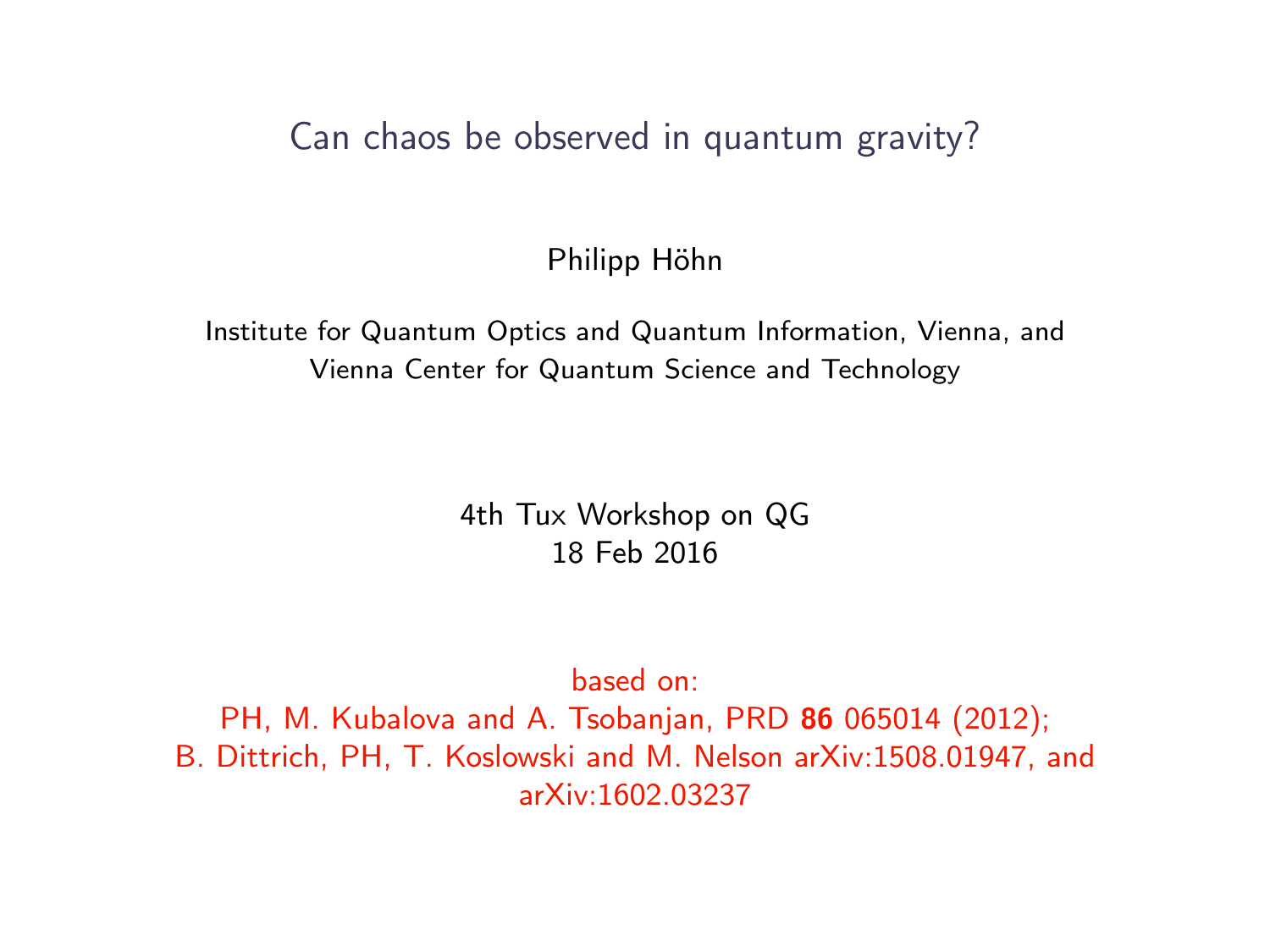# GR and 'observables'

General Relativity is a gauge theory

 $\Rightarrow$  physical observables should be diffeomorphism invariant

canonically:

- **■** observables should commute with constraints  $\Rightarrow$  Dirac observables as 'constants of motion'
- $\blacksquare$  dynamics relationally  $\Rightarrow$  'evolving constants of motion' [Wheeler 60's; Rovelli 90's; Dittrich '06,'07......]
- $\blacksquare$  important for quantum theory
- ⇒ notoriously difficult to construct

often overlooked: even absent in presence of chaos

- **1** what then is observable?
- **2** consequences for QT?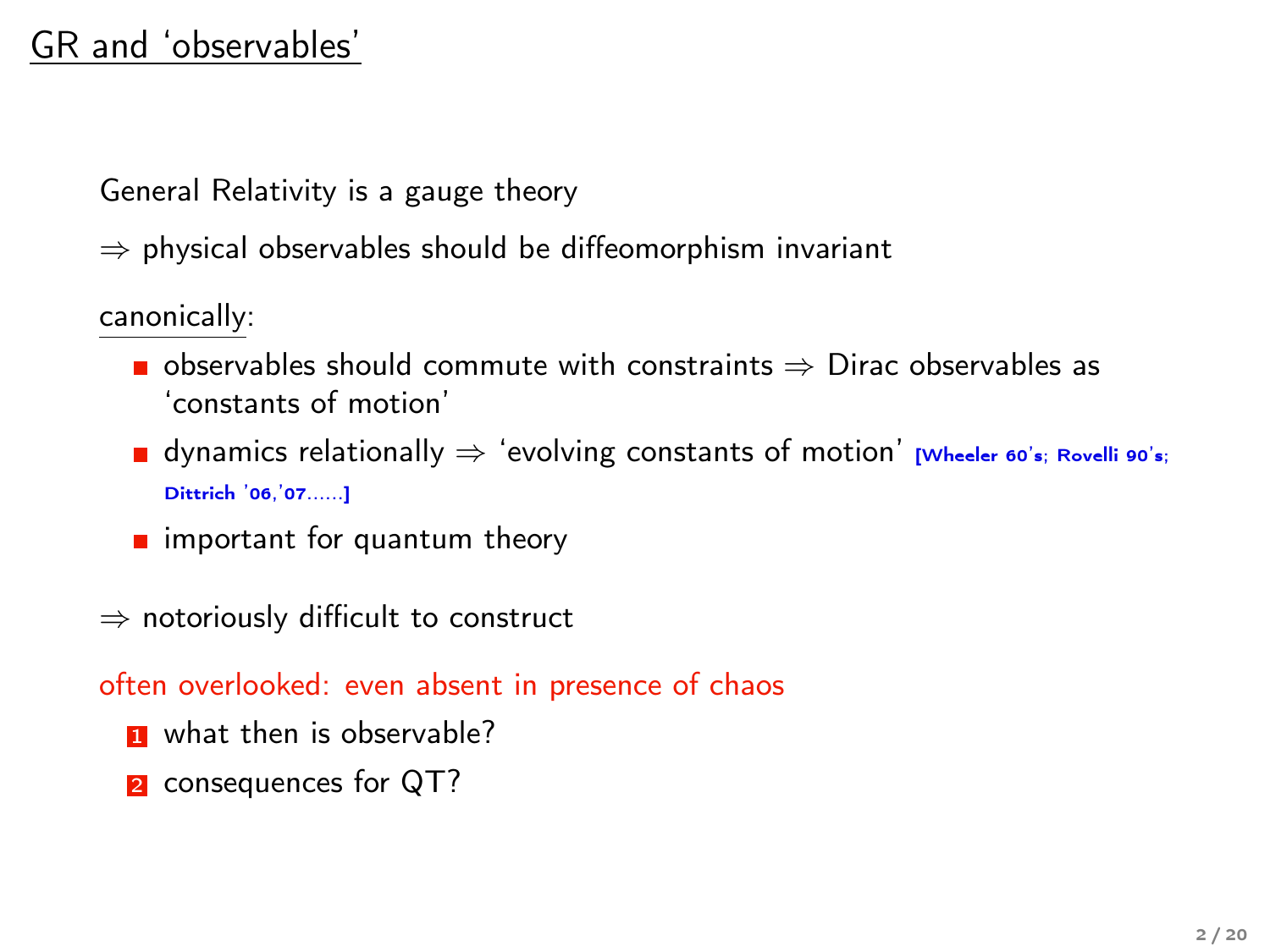# Illustration: closed FRW with (min. coupled) massive scalar



(a) typical solution, (b) close-up on (a), (c) defocussing of nearby trajectories in turning region

- Ham. constraint  $C = p_\phi^2 p_\alpha^2 \mathrm{e}^{4\alpha} + m^2\,\phi^2\,\mathrm{e}^{6\alpha}$
- model chaotic and non-integrable [Page '84, Cornish, Shellard '98; Belinsky, Khalatnikov, Grishchuk, Zeldovich '85]
- **strong defocussing of classical solutions near**  $\alpha_{\text{max}}$
- has not been fully quantized in any canonical approach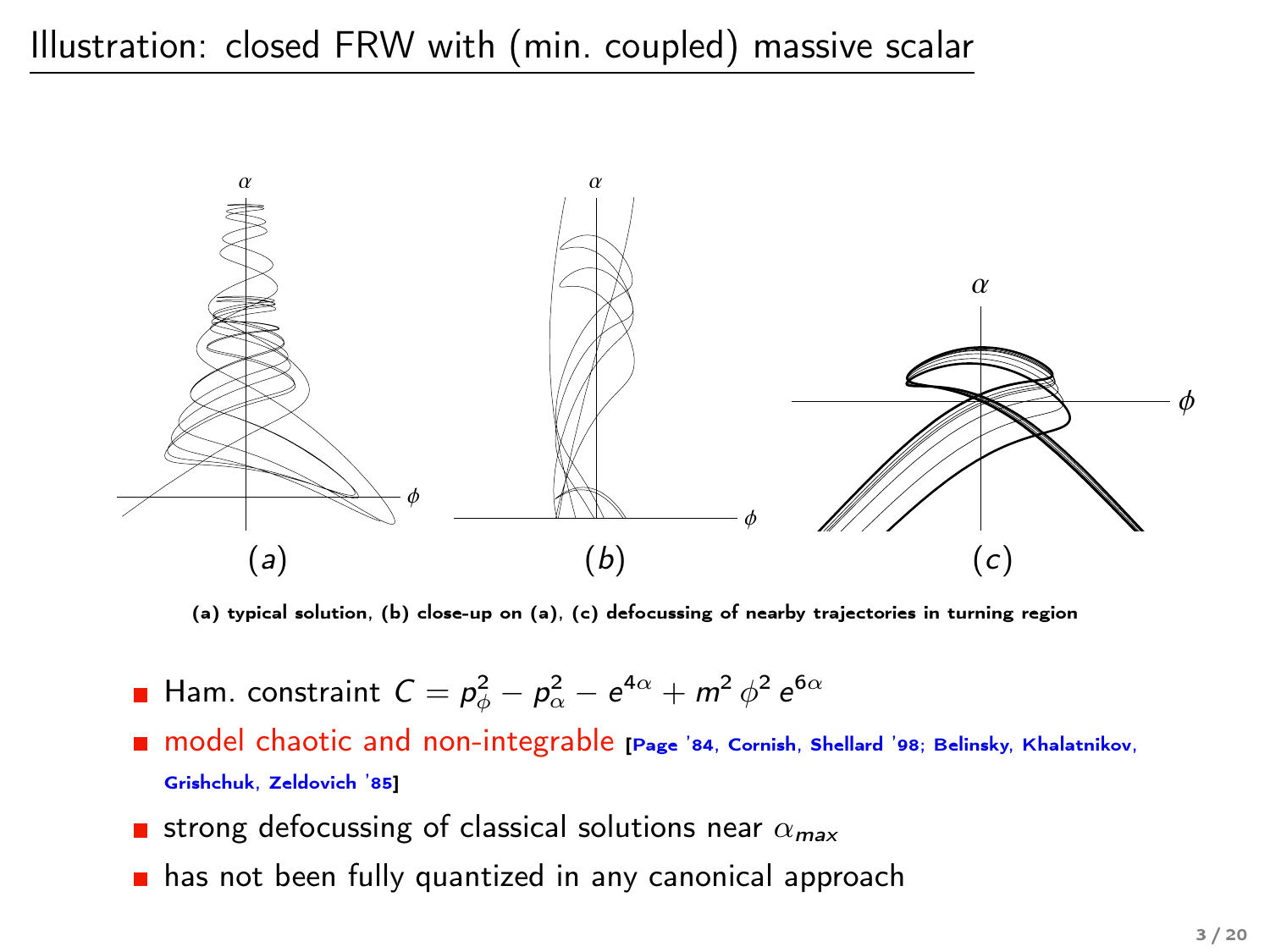### Breakdown of relational dynamics and semiclassicality  $[PH, Kubalova, Tsobanjan, '12]$



devoid of good internal 'clocks'

```
■ treat model with effective method ('effective
WdW')
\Rightarrow clock changes possible in QT
[method from Bojowald, PH, Tsobanjan '11a, '11b]
```
- **n** in region of max. expansion hell breaks loose (chaotic scattering):
	- **1** breakdown of semiclassicality [also indep. observed in Kiefer '88]
	- 2 relational observables only transient
		- ⇒ relational evolution breaks down

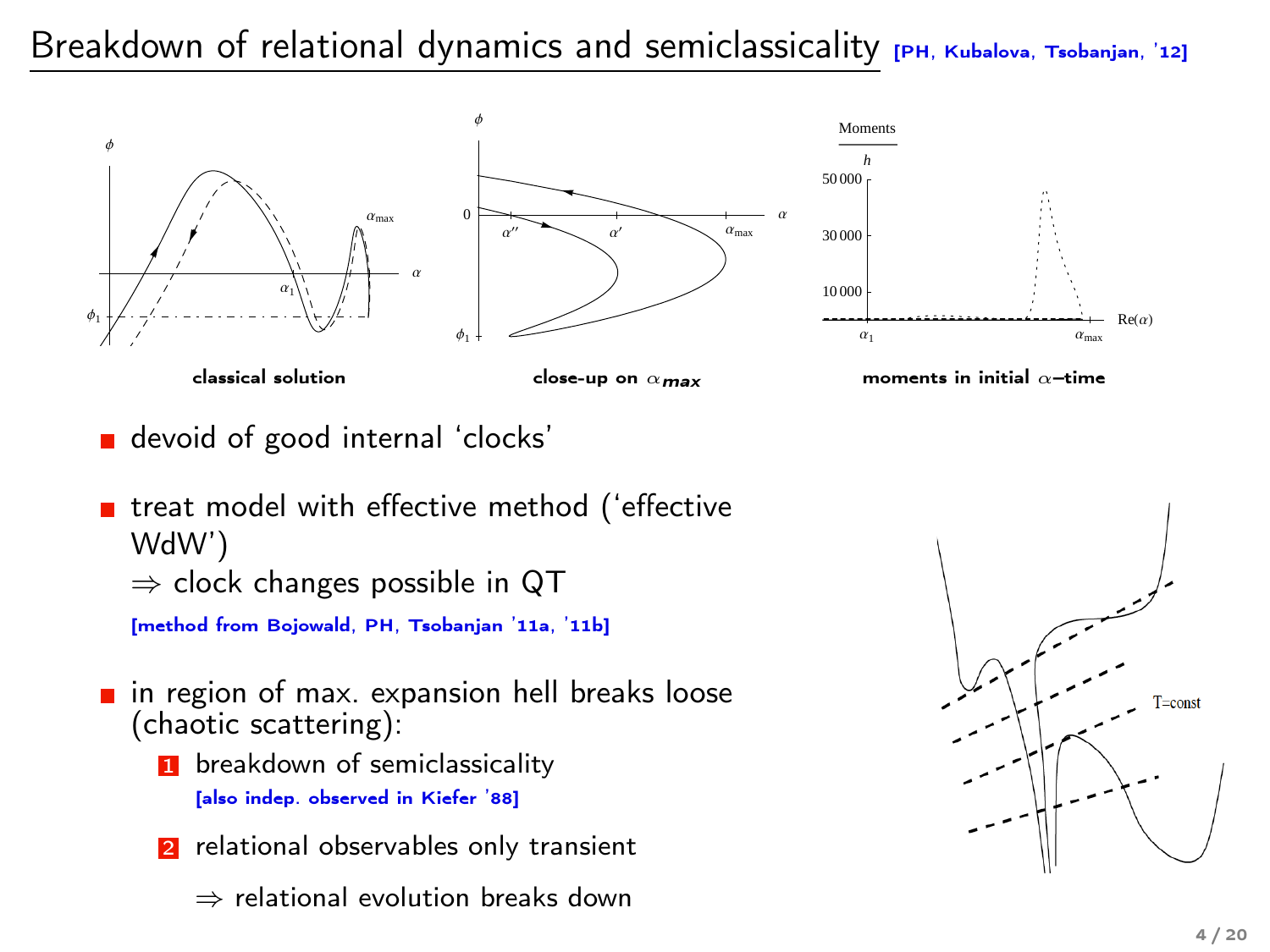# Chaos and constants of motion

integrable (unconstrained) systems:

 $\blacksquare$  N (smooth) constants of motion  $F_1, \ldots, F_N$  for 2N-phase space

if  ${F_i, F_i} = 0$ , the  $F_i$  form *N*-dim. surface

$$
\textit{M}_\textit{F} \simeq \textit{T}^{\textit{k}} \times \mathbb{R}^{\textit{N}-\textit{k}}
$$

non-integrable (unconstrained) systems:

- no global (smooth) constants of motion other than  $H$  exist
- $\Rightarrow$  trajectories lie on (2N 1)-dim. energy surface
	- various characterizations:
		- ergodic
		- chaotic
		- ...  $\Rightarrow$  distinction unimportant for us, important: non-integrabiliity
	- non-integrability generic,  $\exists$  concrete theorems for absence of constants of motion [Arnold, Kozlov, Neishtadt book '07]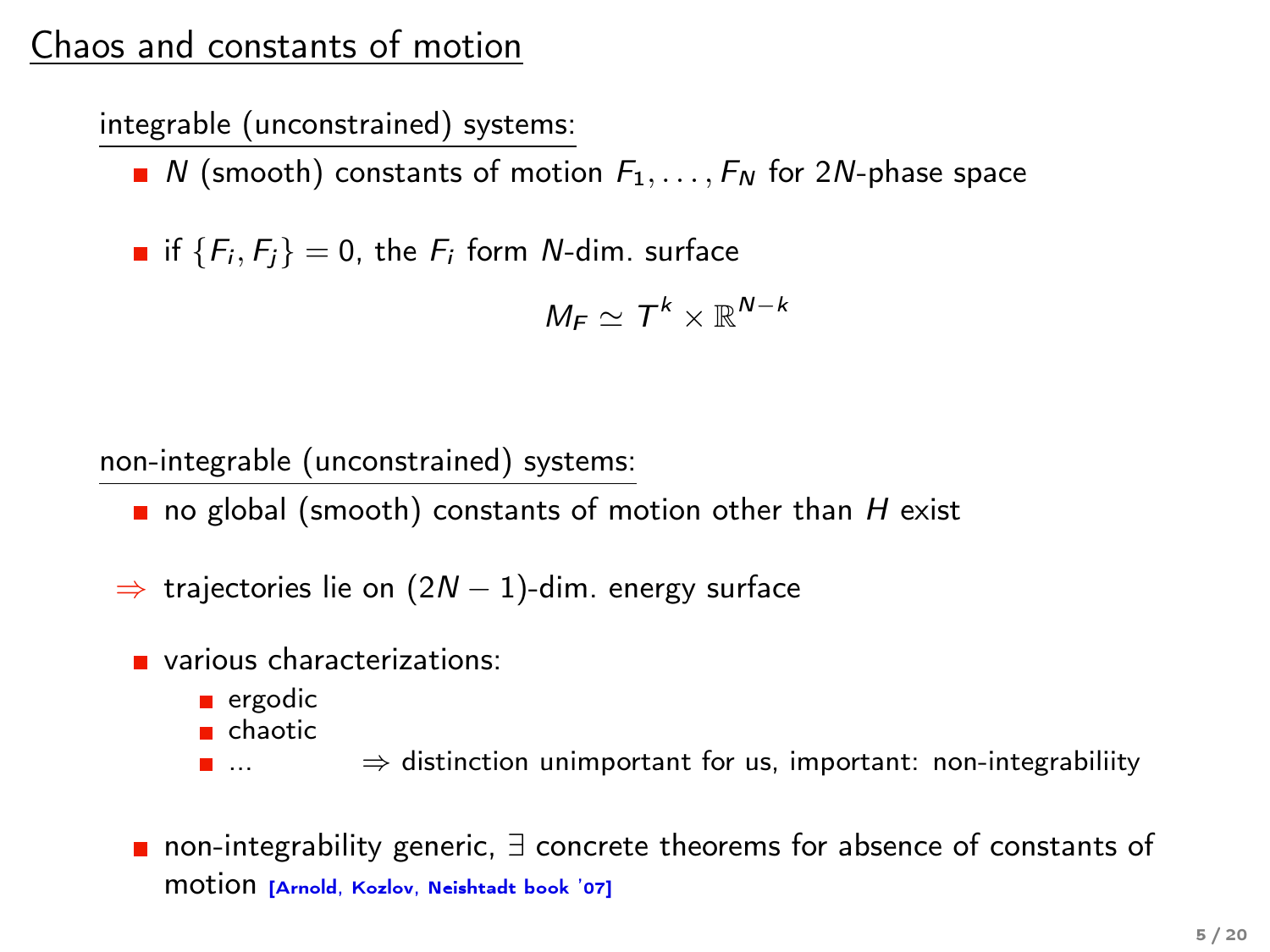#### Non-integrability and constraints *[Dittrich, PH, Koslowski, Nelson '15; '16]*

Consider system on 2N-dim. phase space with  $m_1$  1st class constraints  $C_i$ .

weakly integrable if:

- $\mathbf{1} \exists 2(N m_1)$  Dirac observables  $O_i$  indep. of  $C_i$
- 2 *N* −  $m_1$  of Dirac observables are weakly in involution  $\{O_i, O_i\} \approx 0$
- ⇒ ∃ reduced phase space
- $\Rightarrow$  trajectories on N-dim submanifolds of constraint surface

#### weakly non-integrable if:

 $\#$  different. Dirac observables indep. of  $C_i$ 

- $\Rightarrow$   $\#$  reduced phase space
- ⇒ gauge invariant DoFs exist, but non-differentiable (or local)
- $\Rightarrow$  trajectories not restricted to N-dim submanifolds
	- generalize notion of 'observable': include non-differentiable ones
	- **n** how to represent in  $\mathsf{QT}?\Rightarrow$  no Poisson algebraic structure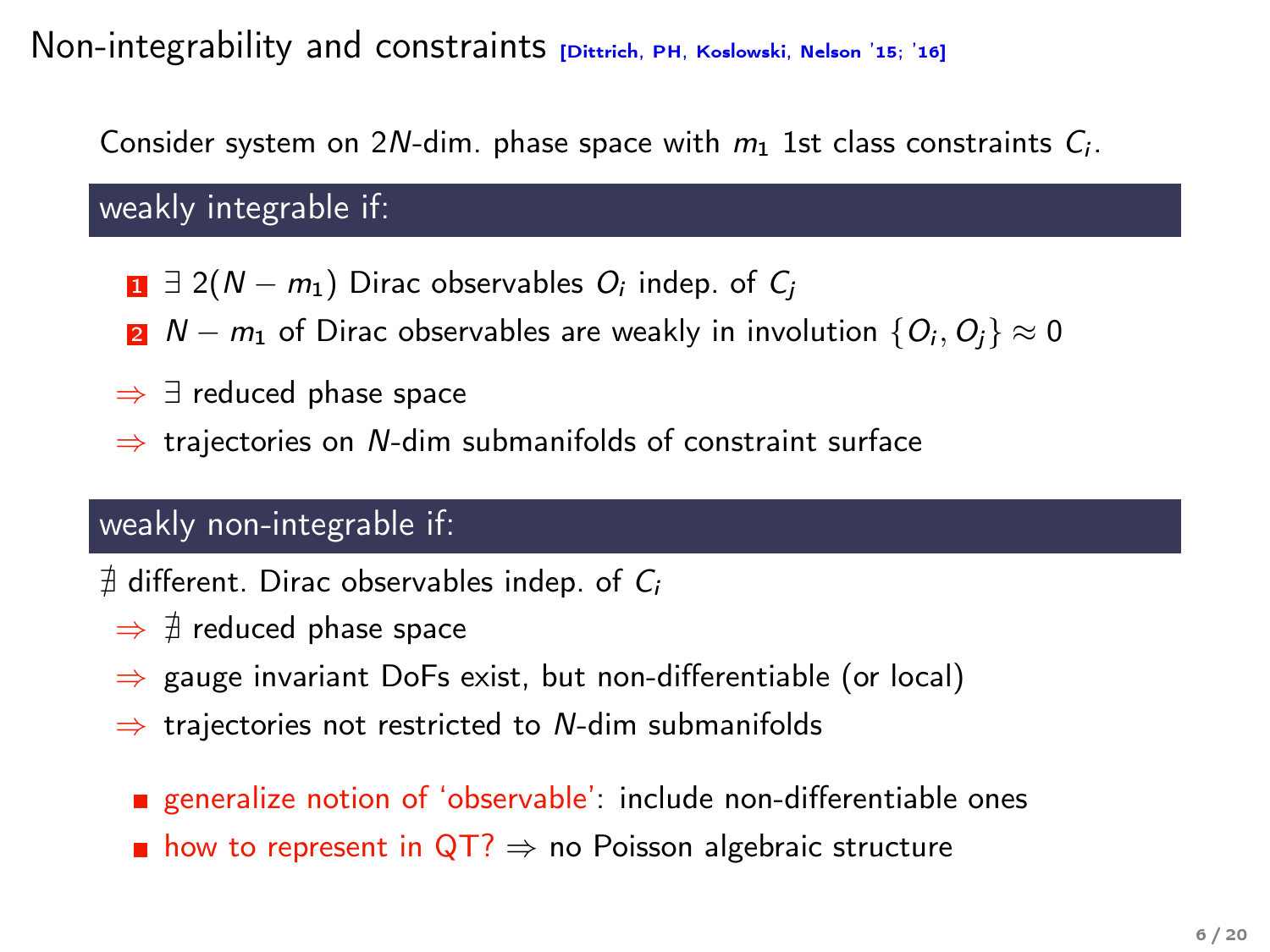# GR a presumably weakly non-integrable

Plenty of evidence that GR weakly non-integrable:

- a generic dynamical system is chaotic
- Newtonian  $N > 3$  body problem chaotic
- $k = 1$  FRW with min. coupled massive scalar chaotic [Page '84; Cornish, Shellard '98; Belinsky, Khalatnikov, Grishchuk, Zeldovich '85]
- Mixmaster (Bianchi IX) universe chaotic [Misner '69; Cornish, Levin '97; Motter, Leterlier '01]
- **BKL** conjecture: generic cosmological solution features chaotic oscillations [Belinsky, Khalatnikov, Lifshitz '70]
- vacuum GR on closed spatial slices: no Dirac observables as spatial integrals of metric and its derivatives [Anderson, Torre '93; '96]
- $\Rightarrow$  smooth Dirac observables and reduced phase space (probably)  $\#$  in full GR
- $\Rightarrow$  what are repercussions for QG?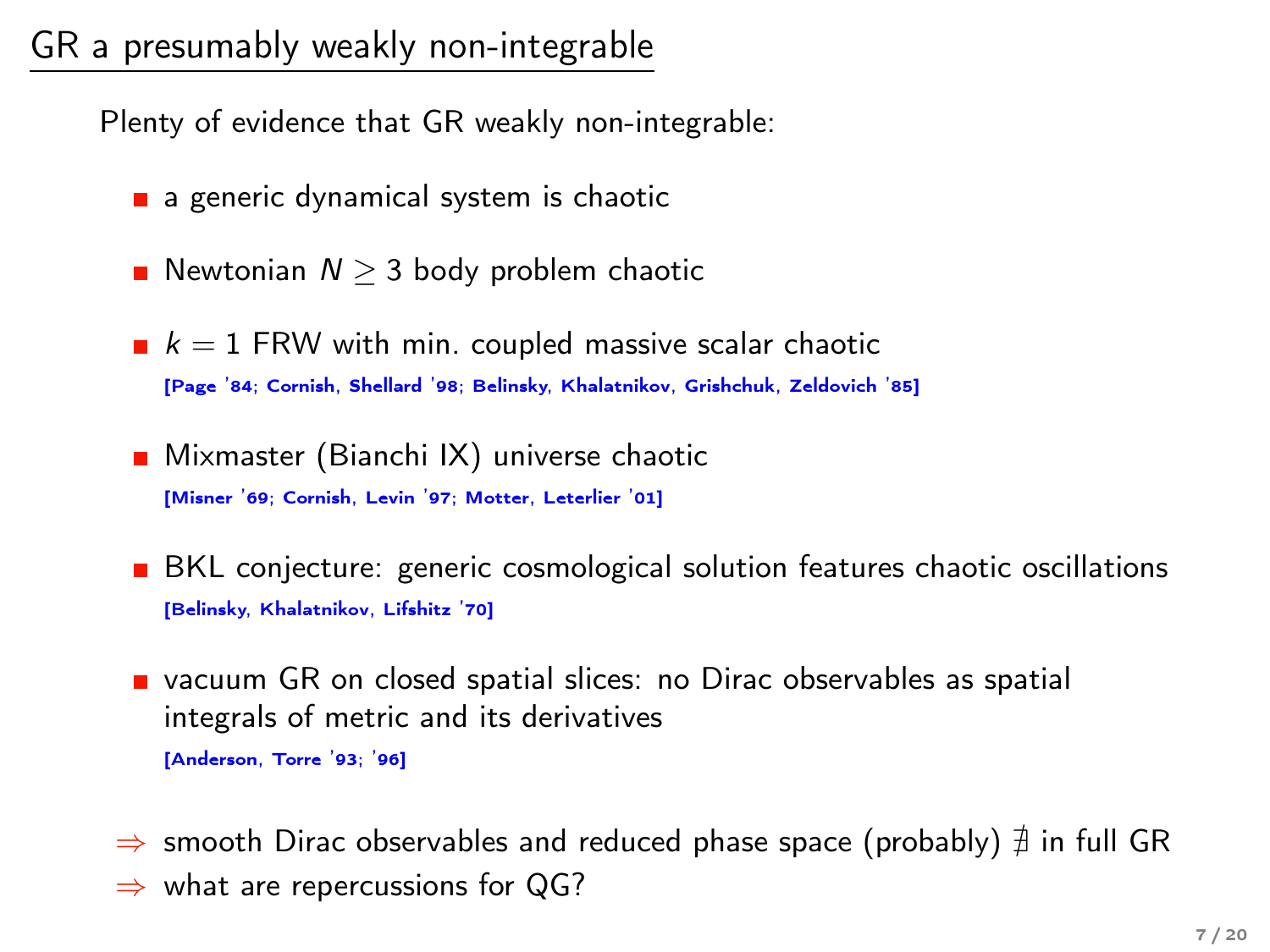Parametrized chaotic systems are weakly integrable

Let  $H_{chaos}(q_i, p_i)$  be Hamiltonian of non-integrable unconstrained system. **Parametrization yields constrained system** 

$$
C = p_t - H_{chaos}(q_i, p_i) \approx 0
$$

BUT: weakly integrable because global gauge  $t = const$  exists

difference:

unconstrained: do not need to solve dynamics constrained: need to solve dynamics to access physical DoFs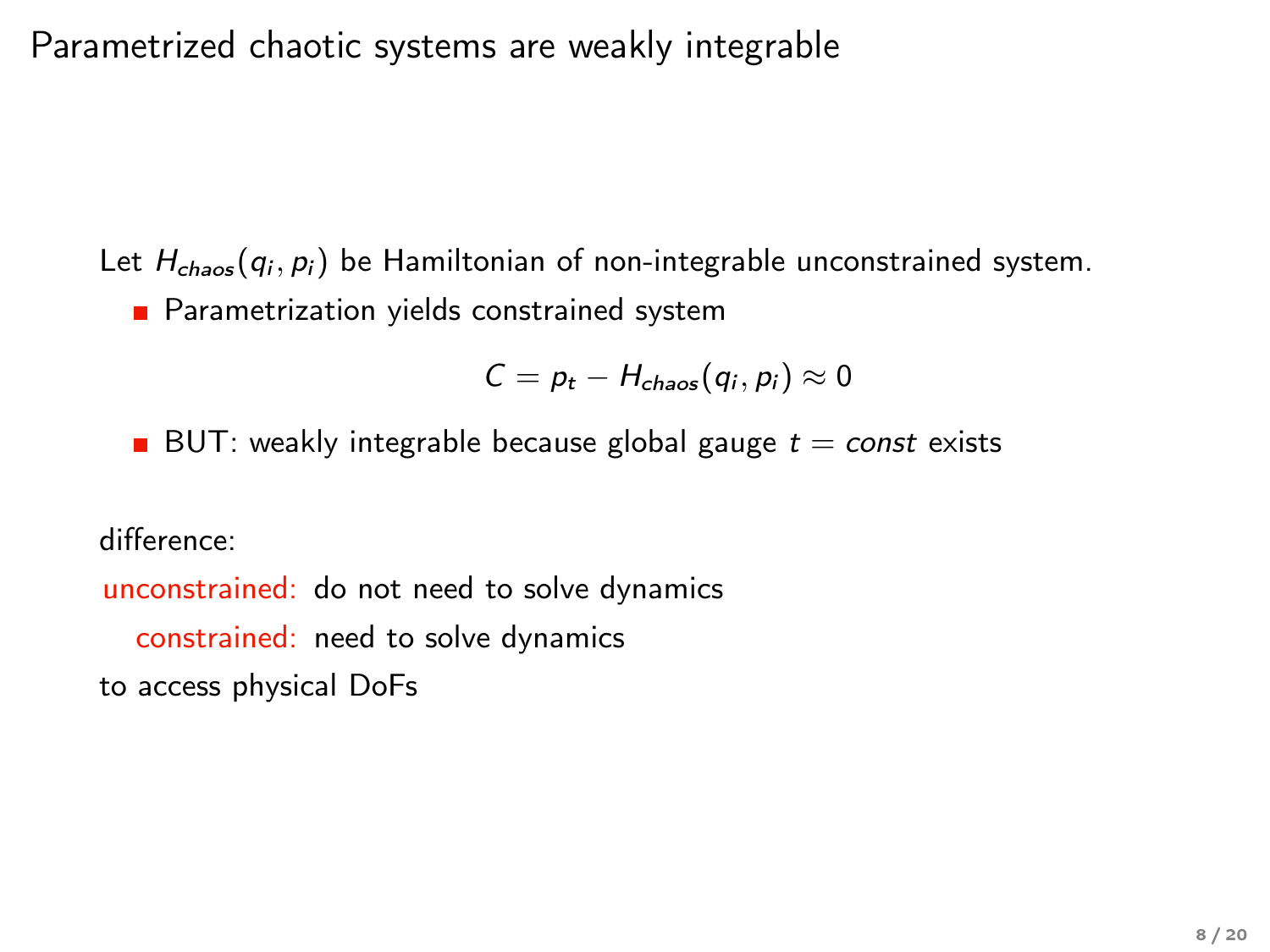Toy model: free particles on a circle [Dittrich, PH, Koslowski, Nelson '15; '16]

Compactify free dynamics:  $x_i + 1 \sim x_i$ ,  $i = 1, 2 \Rightarrow$  conf. manf.  $\mathcal{Q} \simeq \mathcal{T}^2$ 

$$
C = \frac{p_1^2}{2m_1} + \frac{p_2^2}{2m_2} - E \approx 0
$$

solutions to EoMs

$$
x_1(t) = \frac{p_1}{m_1}t + x_{10} - n_1
$$
  

$$
x_2(t) = \frac{p_2}{m_2}t + x_{20} - n_2
$$

 $n_i := \lfloor \frac{p_i}{m_i} t + x_{i0} \rfloor$  winding number in  $x_i$ 

if:  $\frac{m_2}{m_1}\frac{p_1}{p_2}\in\mathbb{Q}$ : resonant torus, periodic orbits  $\frac{m_2}{m_1}\frac{p_1}{p_2}\notin \mathbb{Q}$ : non-resonant torus, ergodic orbits

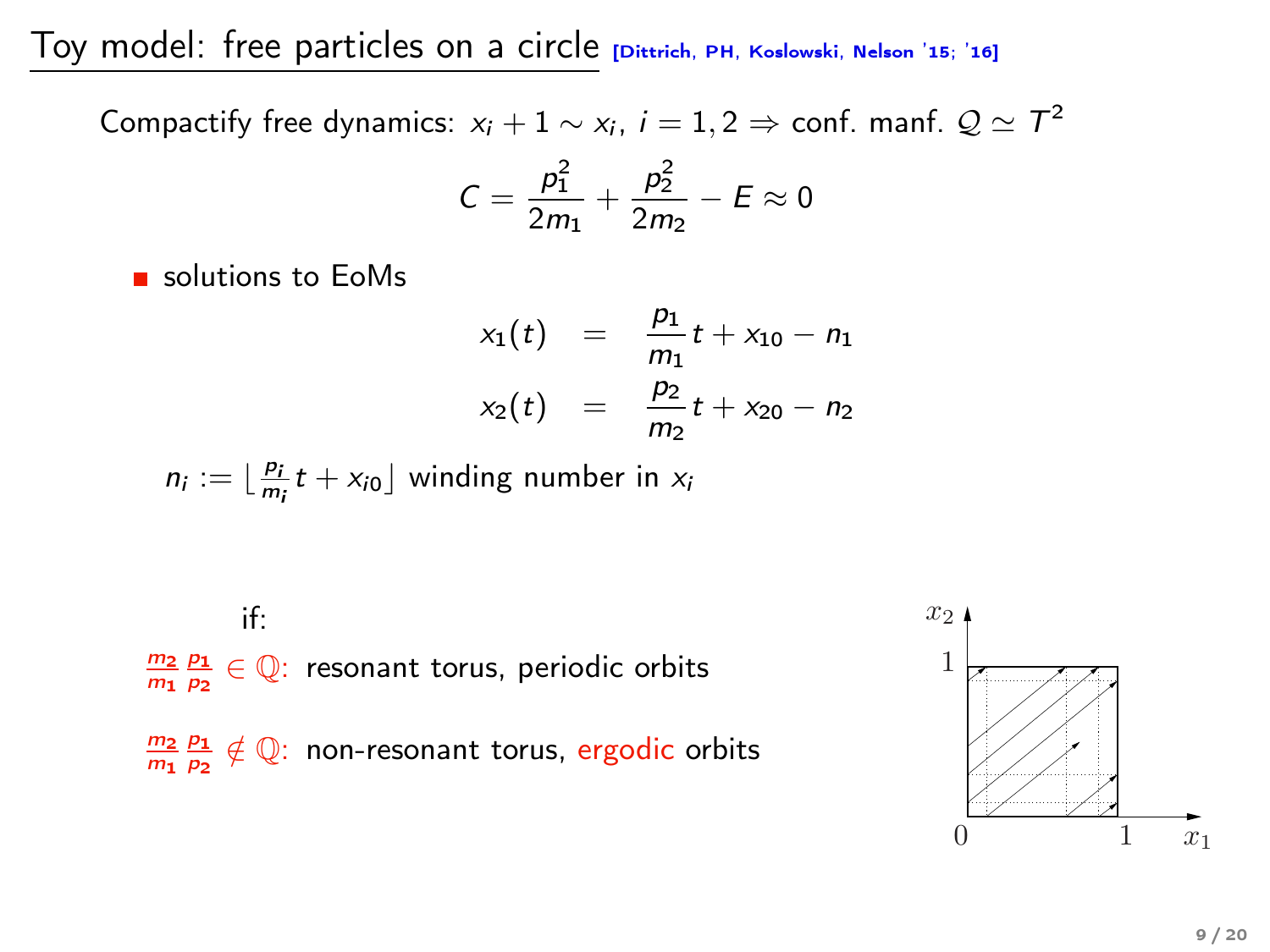# Absence of sufficiently many Dirac observables [Dittrich, PH, Koslowski, Nelson '15; '16]

- **momenta**  $p_i$  are Dirac observables
- $\exists$  smooth Dirac observables  $F(p_i; x_1, x_2)$  with  $\partial_i F \neq 0$ ?

#### NO: F constant on trajectories must be discontinuous in  $x_i$

- trajectories on non-resonant torus fill it densely
- $\Rightarrow$  F takes every value in every neighbourhood (of non-resonant torus)



- ergodicity destroys full integrability
- $\Rightarrow$  no reduced phase space, no (sufficient) algebra of observables
	- **executed:** space of solutions
		- **1** non-Hausdorff
		- **2** not a manifold

#### **Failure of Marsden-Weinstein reduction**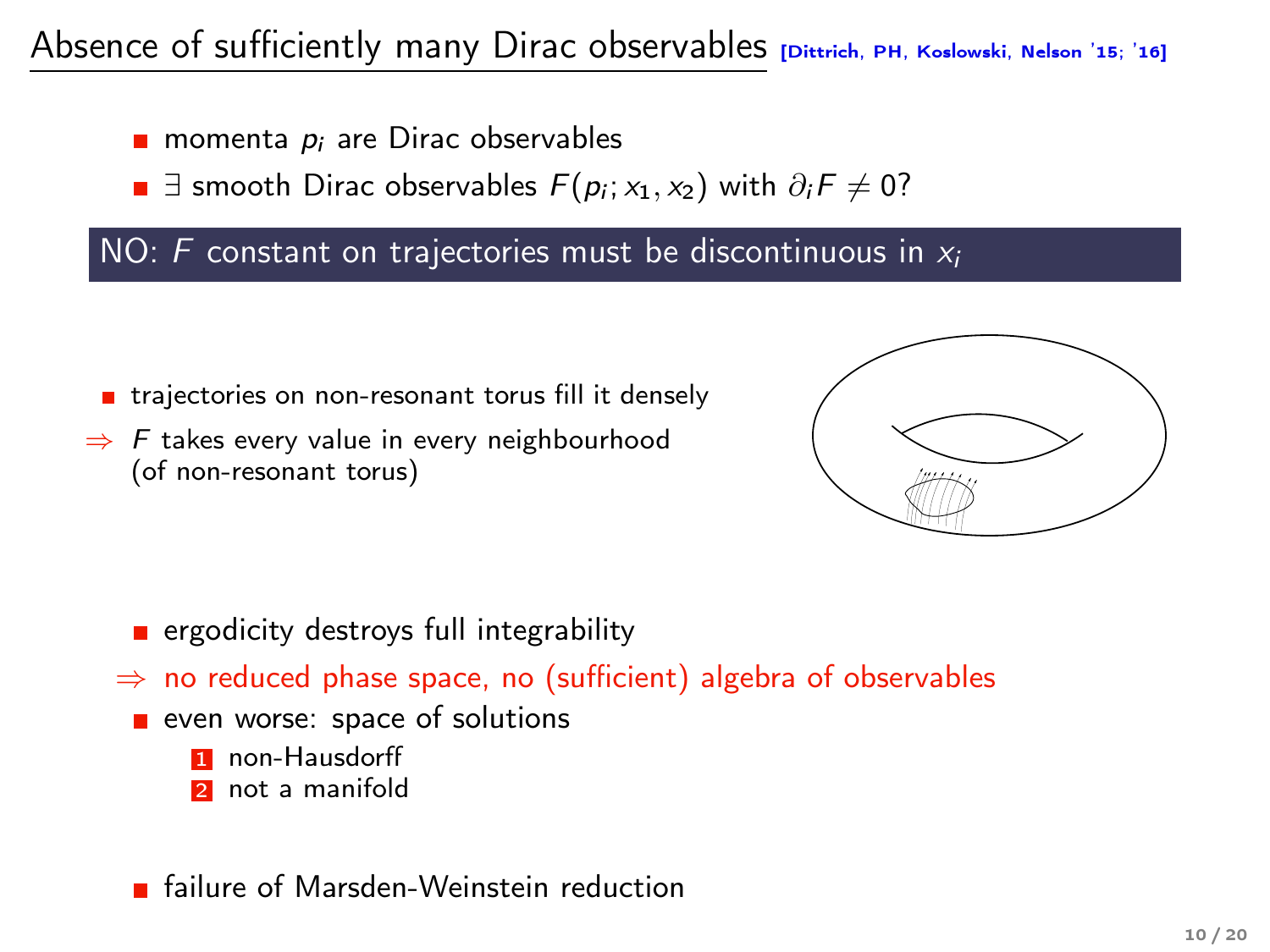# Generalization of Dirac observables

can still have gauge invariant 'observables', however, either **1** global and discontinuous, e.g.

$$
M = (x_1 + n_1)p_2/m_2 - (x_2 + n_2)p_1/m_1
$$

2 local [Bojowald, PH, Tsobanjan '11a; '11b]

also relational dynamics still meaningful, albeit implicitly

 $\Rightarrow$  e.g.: choose  $x_1$  as 'clock', obtain relational 'observable'

$$
x_2(\tau) = \frac{m_1}{m_2} \frac{p_2}{p_1} (\tau - x_1 + n_1(\tau, x_2(\tau), x_1, x_2)) + x_2 - n_2(\tau, x_2(\tau), x_1, x_2)
$$

resonant torus: finitely many solutions non-resonant torus: 'densely many' solutions



**but:** locally, explicit solutions exist on each branch (for fixed  $n_1, n_2$ )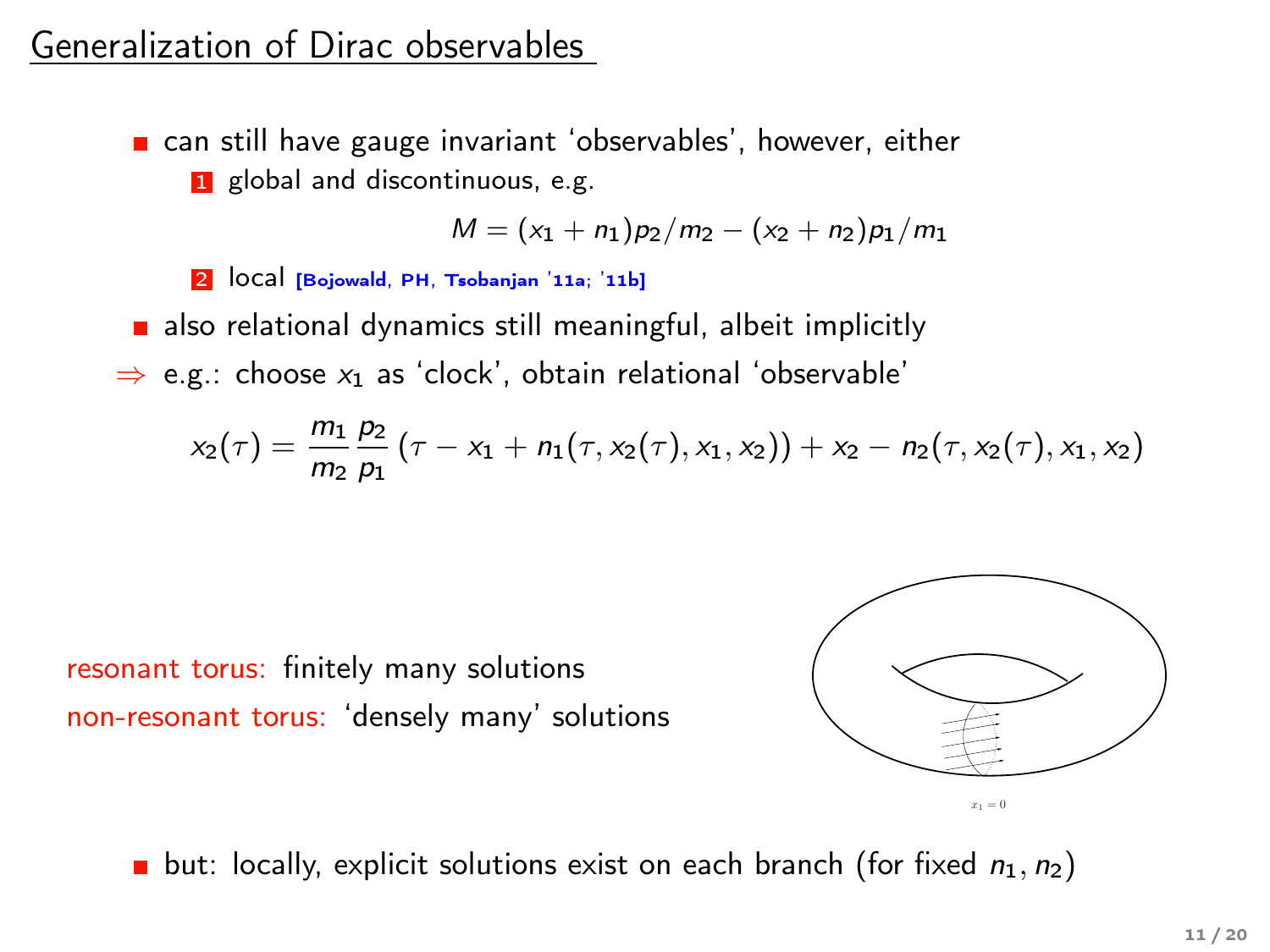- **1** reduced quantization
- 2 'standard' Dirac quantization
- **3** polymer quantization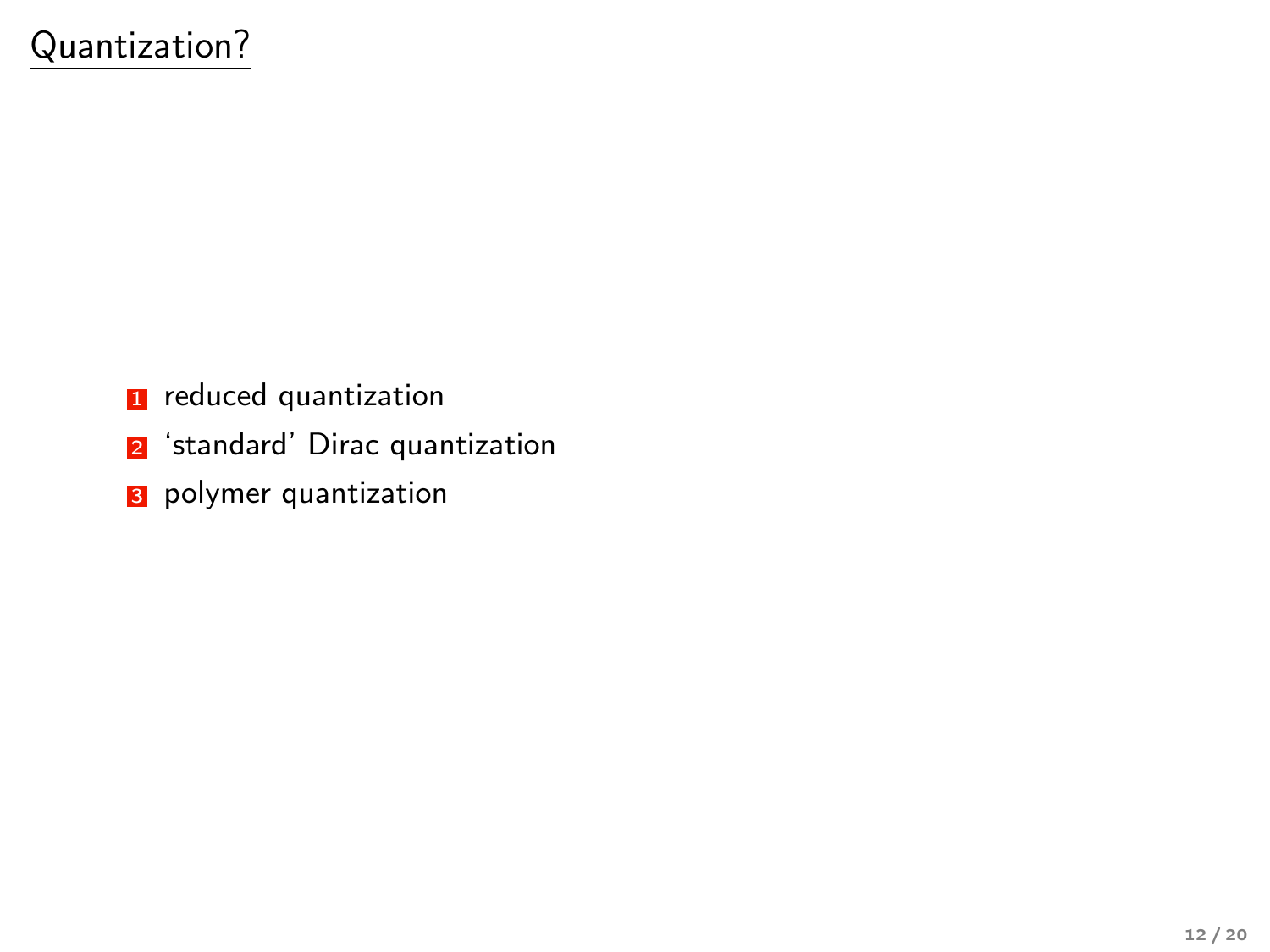- $\blacksquare$  reduced quantization  $\times$
- $\blacksquare$  'standard' Dirac quantization  $\times$
- 3 polymer quantization √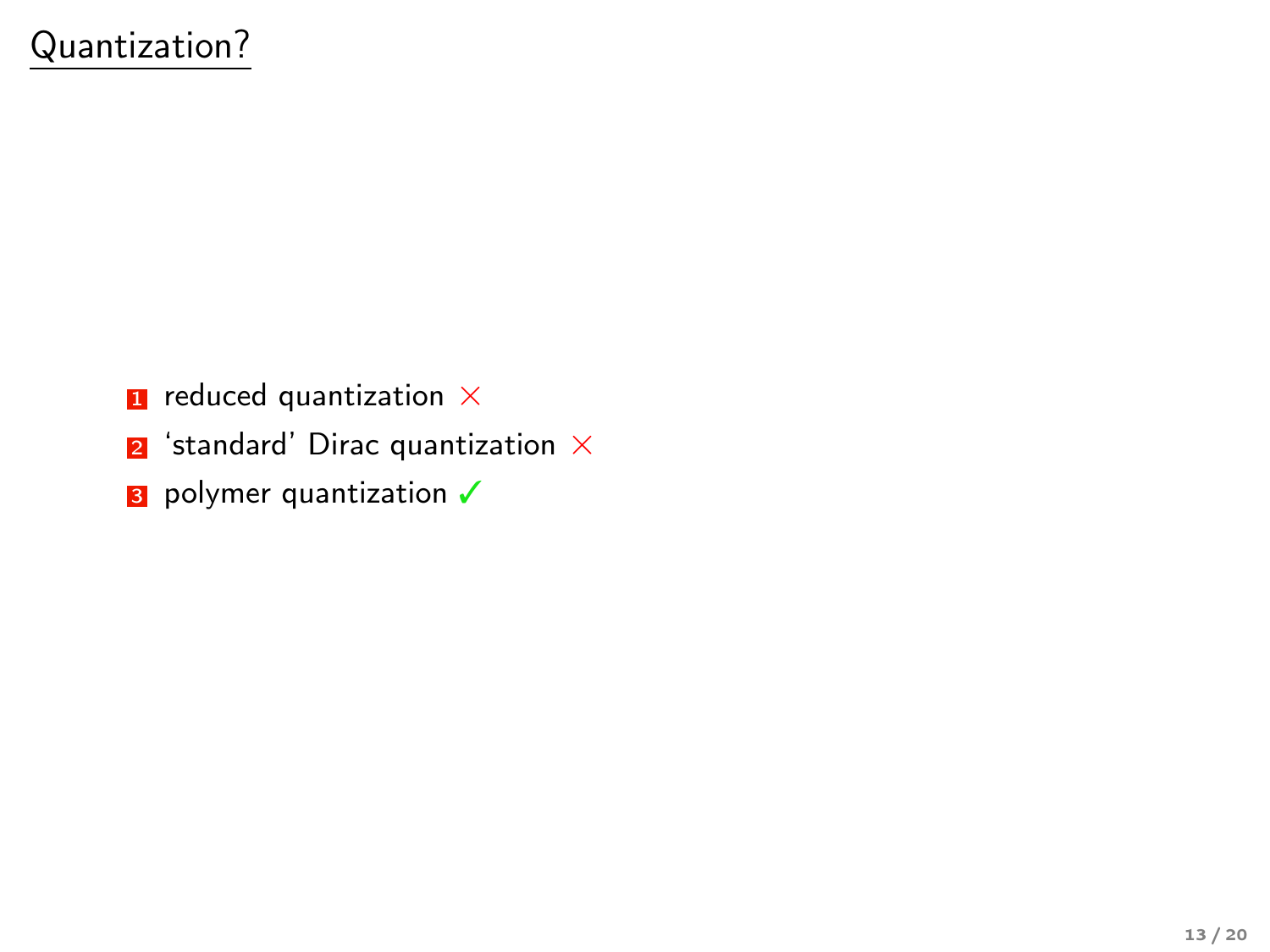outright impossible since no reduced phase space  $\times$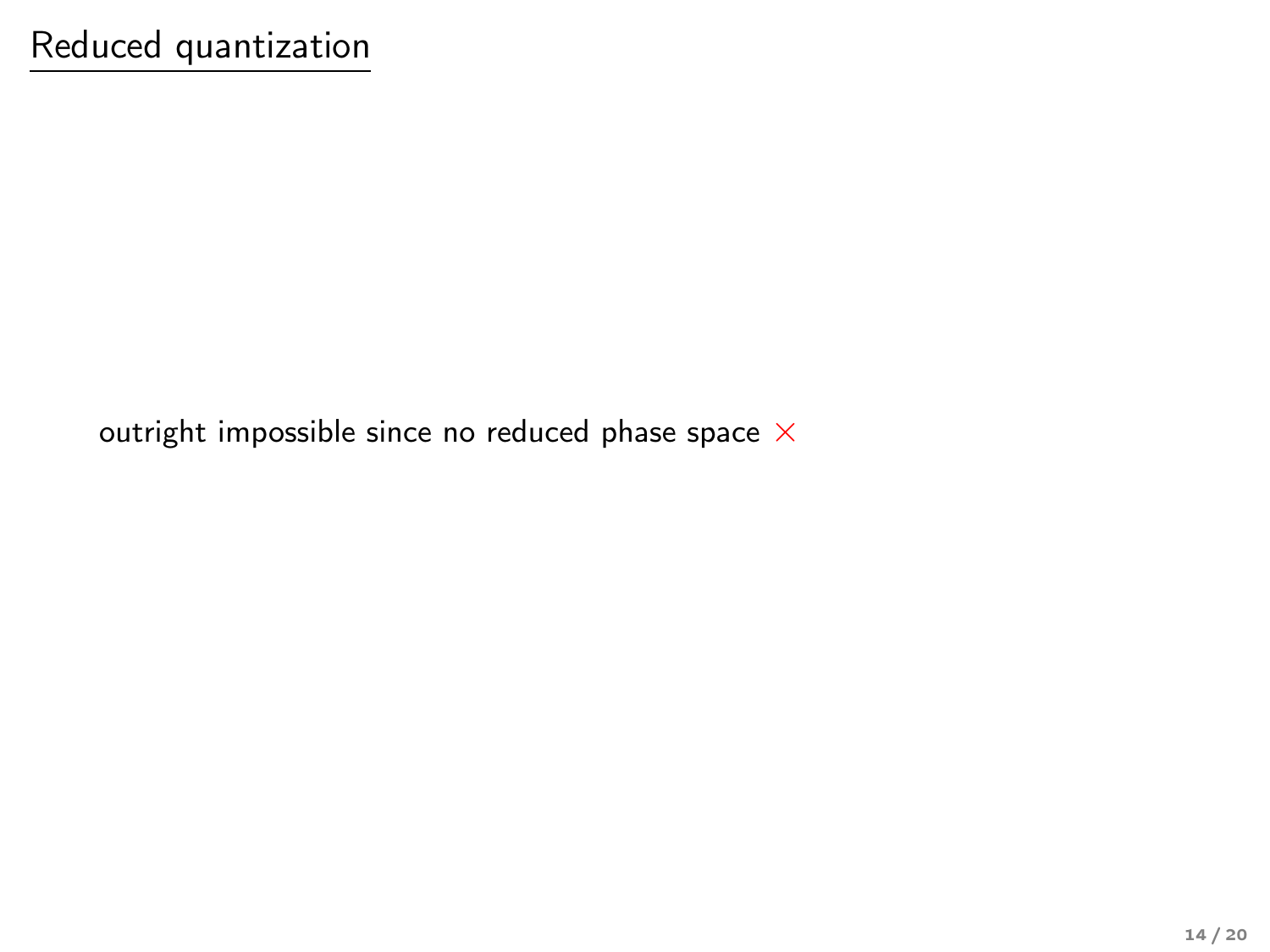## Standard Dirac quantization

\n- $$
\mathcal{H}_{\text{kin}} = L^2(S^1 \times S^1)
$$
\n- $\hat{p}_i \psi = -i\hbar \partial_i \psi$
\n- basis:
\n

$$
\psi_{k_1,k_2}(x_1,x_2) = \exp(2\pi i k_1 x_1) \exp(2\pi i k_2 x_2), \qquad (k_1,k_2) \in \mathbb{Z}^2
$$

constraint

$$
\hat{C} = \frac{\hat{p}_1^2}{2m_1} + \frac{\hat{p}_2^2}{2m_2} - E
$$

$$
(k_1,k_2)\in\mathbb{Z}^2
$$

solutions to constraint given by  $k_1, k_2$  s.t.

$$
k_1^2 + \frac{m_1}{m_2}k_2^2 = \frac{2m_1E}{\hbar^2}
$$

difficult Diophantine problem

 $\Rightarrow$  for  $m_1/m_2 \notin \mathbb{Q}$ 

$$
0 \leq \text{dim} \, \mathcal{H}_{\rm phys} \leq 4
$$

■ 'few observables'  $\Rightarrow$  'few states'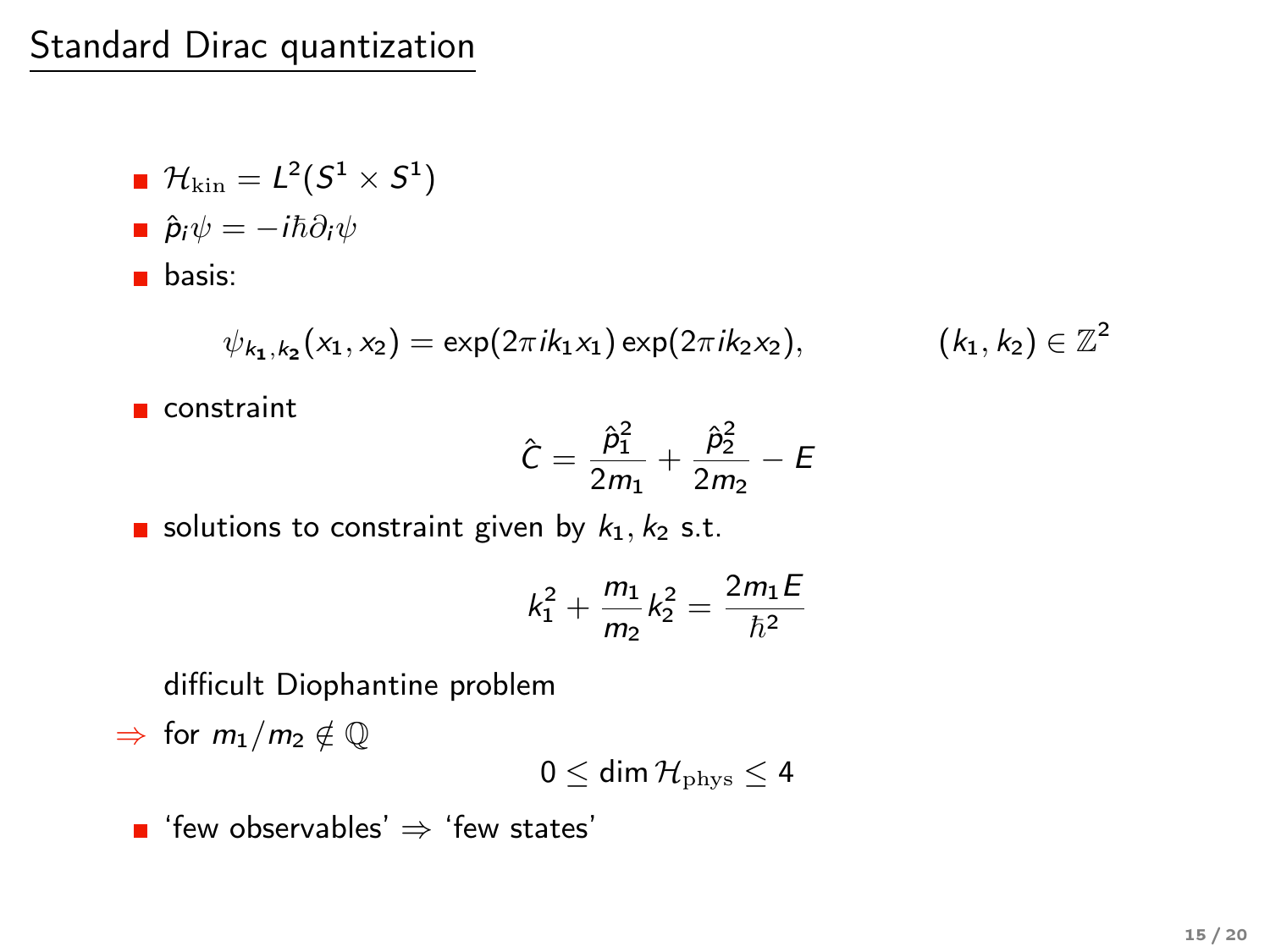dim  $\mathcal{H}_{\text{phys}} = 4$ :



physical transition amplitudes

$$
W(\vec{x}_1, \vec{p}_1; \vec{x}_2, \vec{p}_2) = \frac{\langle (\vec{x}_2, \vec{p}_2) | \hat{P} | (\vec{x}_1, \vec{p}_1) \rangle}{\sqrt{\langle (\vec{x}_1, \vec{p}_1) | \hat{P} | (\vec{x}_1, \vec{p}_1) \rangle \langle (\vec{x}_2, \vec{p}_2) | \hat{P} | (\vec{x}_2, \vec{p}_2) \rangle}}
$$

show no semiclassical behaviour either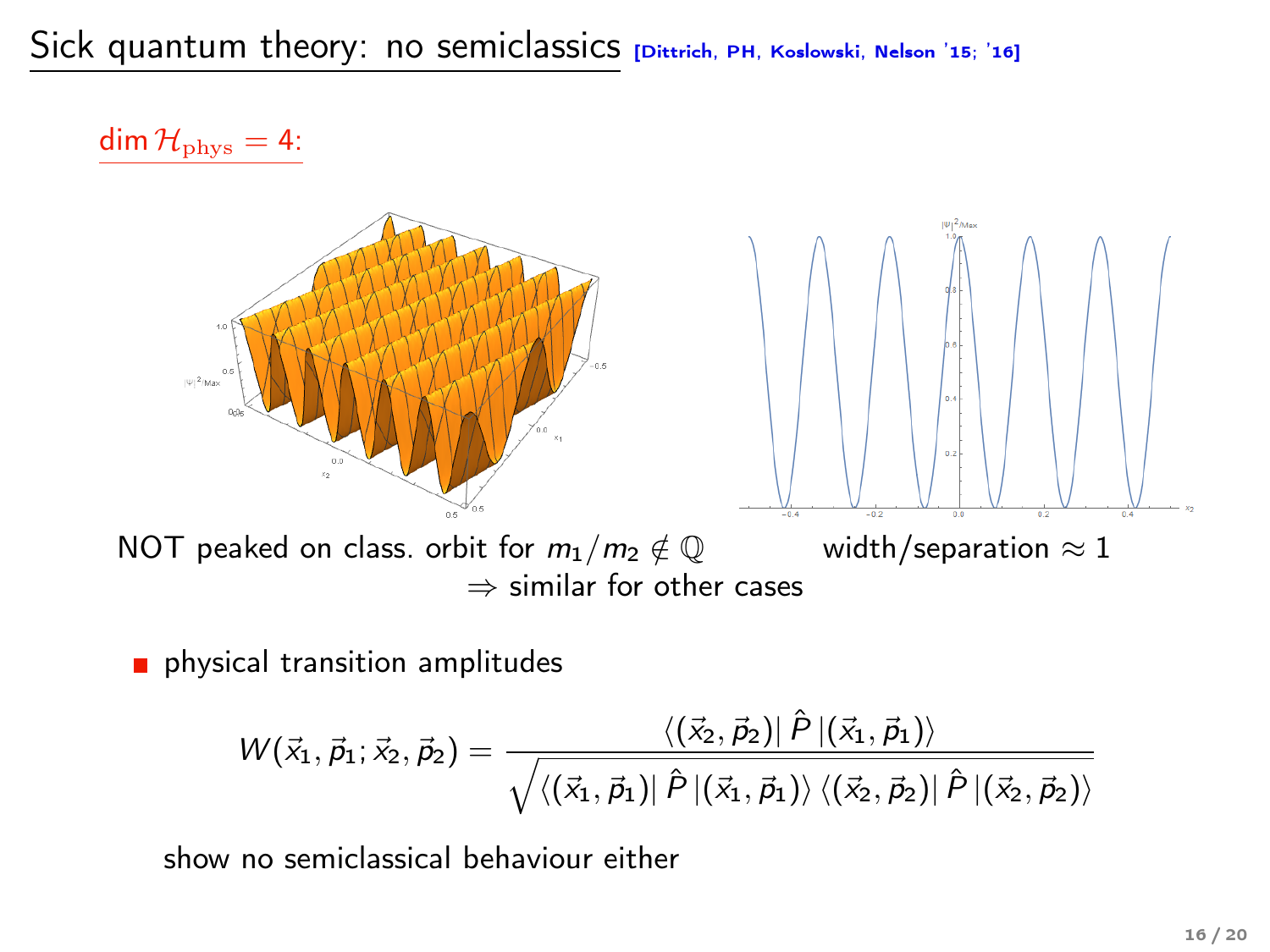An extreme example *[Dittrich, PH, Koslowski, Nelson '15]* 

Consider on  $S^1 \times S^1$ 

$$
C=\frac{p_1^2}{2m_1}-\frac{p_2^2}{2m_2} \quad \text{and} \quad \sqrt{m_2/m_1} \notin \mathbb{Q}
$$

⇒ all classical solutions ergodic

⇒ no configurational Dirac observable

solutions to quantum constraint equivalent to

$$
k_2=\pm\sqrt{m_2/m_1}\,k_1
$$

- $\Rightarrow$  no solutions for  $\vec{k} \in \mathbb{Z}^2$
- ⇒ well-defined classical dynamics, but no 'standard' QT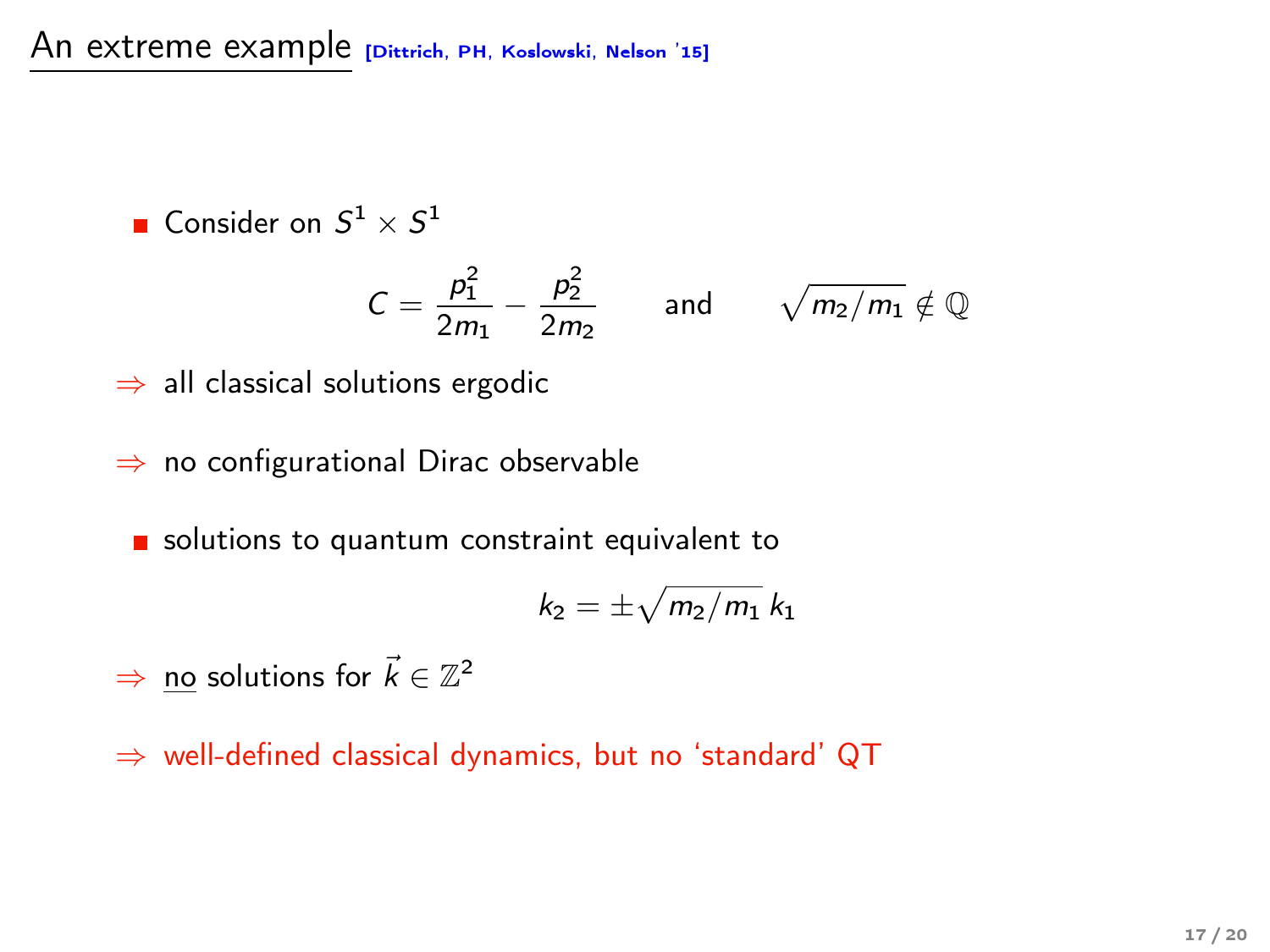### Polymer type quantization: discrete topology [Dittrich, PH, Koslowski, Nelson '15; '16]

additional 'observables' discontinuous  $\Rightarrow$  try discrete topology on  $\, T^2 \,$ 

 $\blacksquare$   $\mathcal{H}_{\text{kin}}$  given by (uncountable) basis

$$
\psi_{x'_1,x'_2}(x_1,x_2)=\delta_{x'_1,x_1}\delta_{x'_2,x_2}
$$

no momenta, but translations

$$
(R_1^{\mu} \psi)(x_1, x_2) = \psi(x_1 + \mu, x_2), \qquad (R_2^{\mu} \psi)(x_1, x_2) = \psi(x_1, x_2 + \mu)
$$
  
\n
$$
\Rightarrow \rho_i^2/2 \text{ replaced by}
$$

$$
S_i^{\mu} := -\frac{\hbar^2}{2\mu^2} (R_i^{+\mu} + R_i^{-\mu} - 2)
$$

constraint

$$
\hat{C}^{\mu}=S^{\mu}_1+S^{\mu}_2-E
$$



eigenstates and eigenvalues  $R_i^\mu$  for  $\mu \notin \mathbb{Q}$  (continuous  $\rho \in [0,1)$ ):

$$
\phi_{x',\rho}(x) = \sum_{l \in \mathbb{Z}} e^{2\pi i l\rho} \, \delta_{x'+l\mu,x}, \qquad \qquad \{e
$$

 $\{e^{2\pi i \rho} \in U(1)\}\$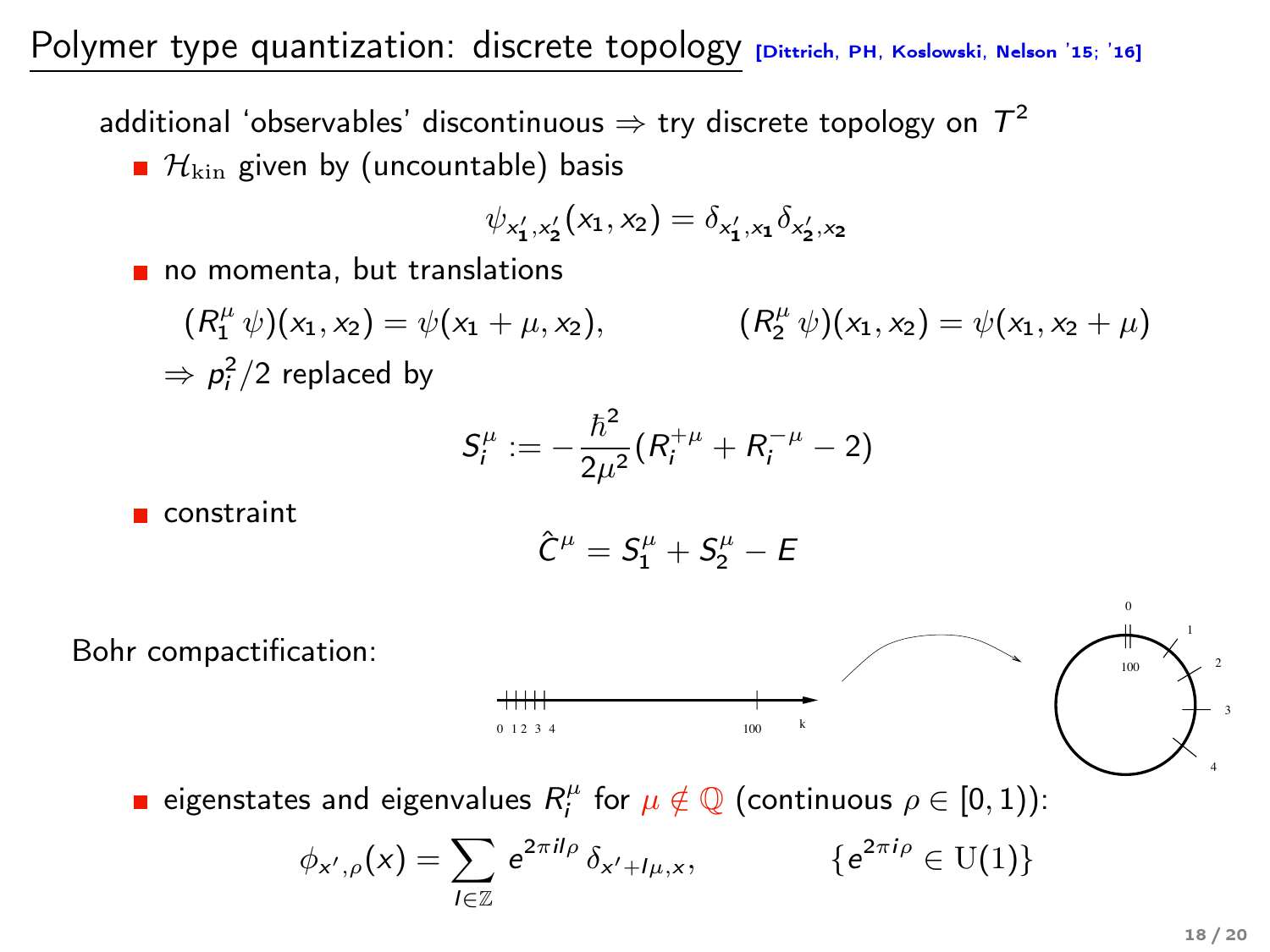Large physical Hilbert space and enough observables

spectrum of constraint  $\hat{C}^\mu$  for $\mu \notin \mathbb{Q}$ :

$$
\{\frac{\hbar^2}{\mu^2}(2-\cos(2\pi\rho_1)-\cos(2\pi\rho_2))-E|\rho_1,\rho_2\in[0,1)\}
$$

 $\Rightarrow$  upon superselec. get  $\infty$ -dim. separable  ${\cal H}_{\rm phys}$  as  ${\cal L}^2$  over 'momentum'  $\rho$  $\blacksquare$  on this  $\mathcal{H}_{\text{phys}}$  have sufficiently many observables

$$
\hat{M} := \frac{i}{2\pi} \left( \sin(2\pi \rho_2) \frac{\partial}{\partial \rho_1} - \sin(2\pi \rho_1) \frac{\partial}{\partial \rho_2} \right) \qquad \qquad \text{('angular mom.)}
$$

$$
[\hat{M}, e^{2\pi i \rho_1}] = -e^{2\pi i \rho_1} \sin(2\pi \rho_2)
$$

**good semiclassical transition amplitudes** 

$$
W(\psi_1, \psi_2) = \frac{\langle \psi_1 | \hat{P} | \psi_2 \rangle}{\sqrt{\langle \psi_1 | \hat{P} | \psi_1 \rangle \langle \psi_2 | \hat{P} | \psi_2 \rangle}}
$$